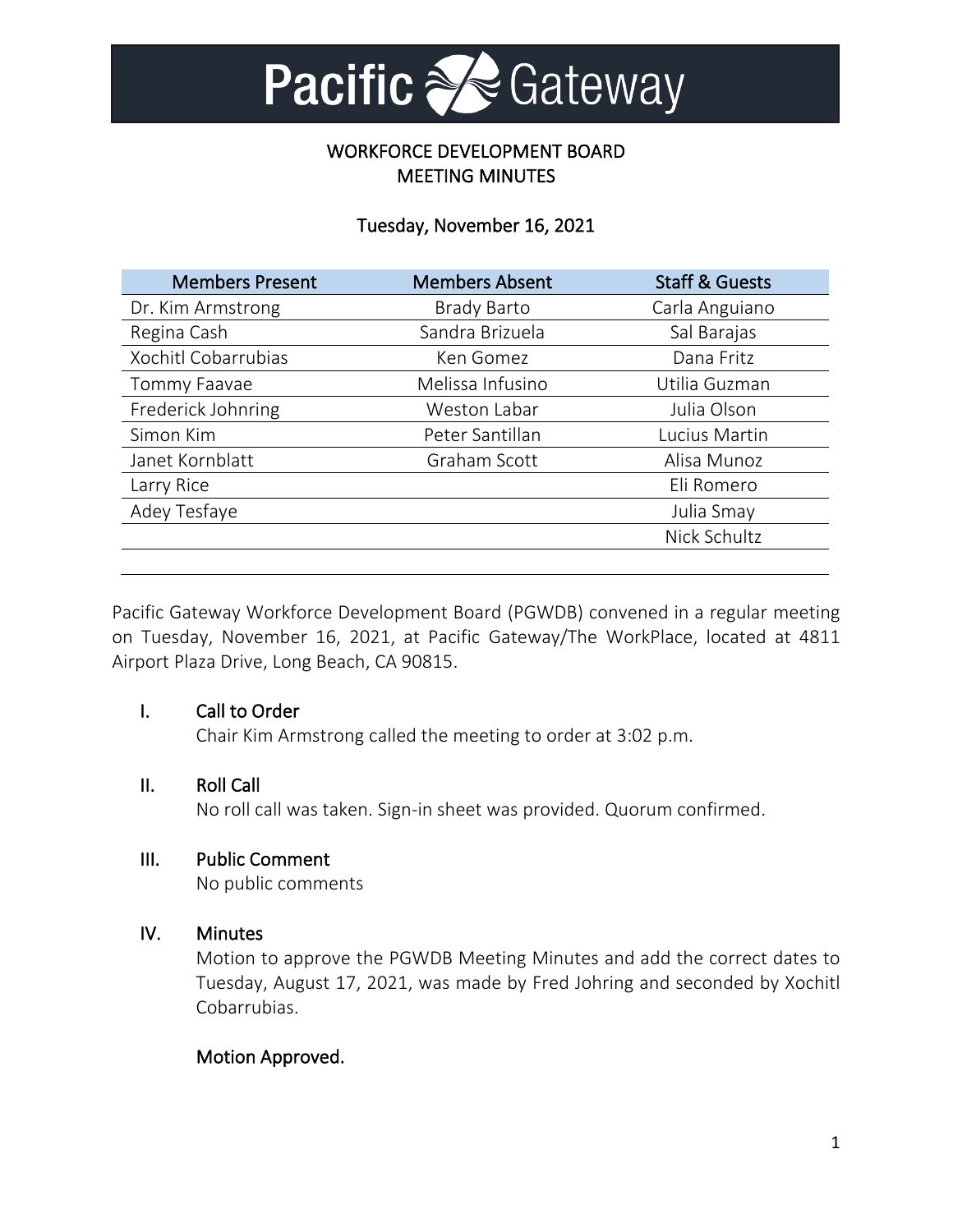# V. Local Workforce Development System

# A. America's Job Center of California (AJCC) Comprehensive and Affiliate/Specialized Certification

WIOA requires Local Boards to conduct an independent and objective assessment of comprehensive and specialized AJCC in the area every three years using criteria established by the California Workforce Development Board. The critical requirements for AJCC certification include; effectiveness of the AJCC, physical and programmatic accessibility for individuals with disabilities, and continuous improvement. Local Boards can choose to have staff, the AJCC operator, or an independent evaluator conduct the assessment. Pacific Gateway decided to go with their AJCC operator, The Munoz Group, and they completed the evaluation on behalf of WorkPlace. The certification process includes the review of existing policies, procedures, and methods and interviews with the staff and managers.

In February 2021, Pacific Gateway received Board approval to submit the Comprehensive AJCC and Affiliate/Specialized Certifications (Baseline Criteria Matrix and AJCC Certification Indicator Assessment) on behalf of the WDB. The original due date was April 30, 2021, but it was extended to November 1, 2021, and it was recently submitted for AJCC certification.

Board Members were presented with an AJCC Certification Baseline Matrix and AJCC Certification Indicator Assessment to measure the effectiveness and quality of services delivered by the AJCC. Based on the assessment performed by The Munoz Group (TMG), Pacific Gateway met that criterion. As a result, Pacific Gateway staff will submit the AJCC Certification Baseline Matrix and AJCC Certification Indicator Assessment to the CWDB. Overall, Pacific Gateway did well and satisfied the criteria. However, TMG found that there are four (4) areas that were identified for improvement. These four (4) areas are 1.) refresher course for staff and partners on AJCC service design and delivery, 2.) expansion and integration of the WIOA customer satisfaction system, 3.) increased capacity for cross-training among staff and partners, and 4.) assessment of the quality of training services and the availability and linkage to high demand occupations.

TMG will work with the Program Managers for input and develop a continuous improvement plan. The plan will be monitored regularly to ensure compliance.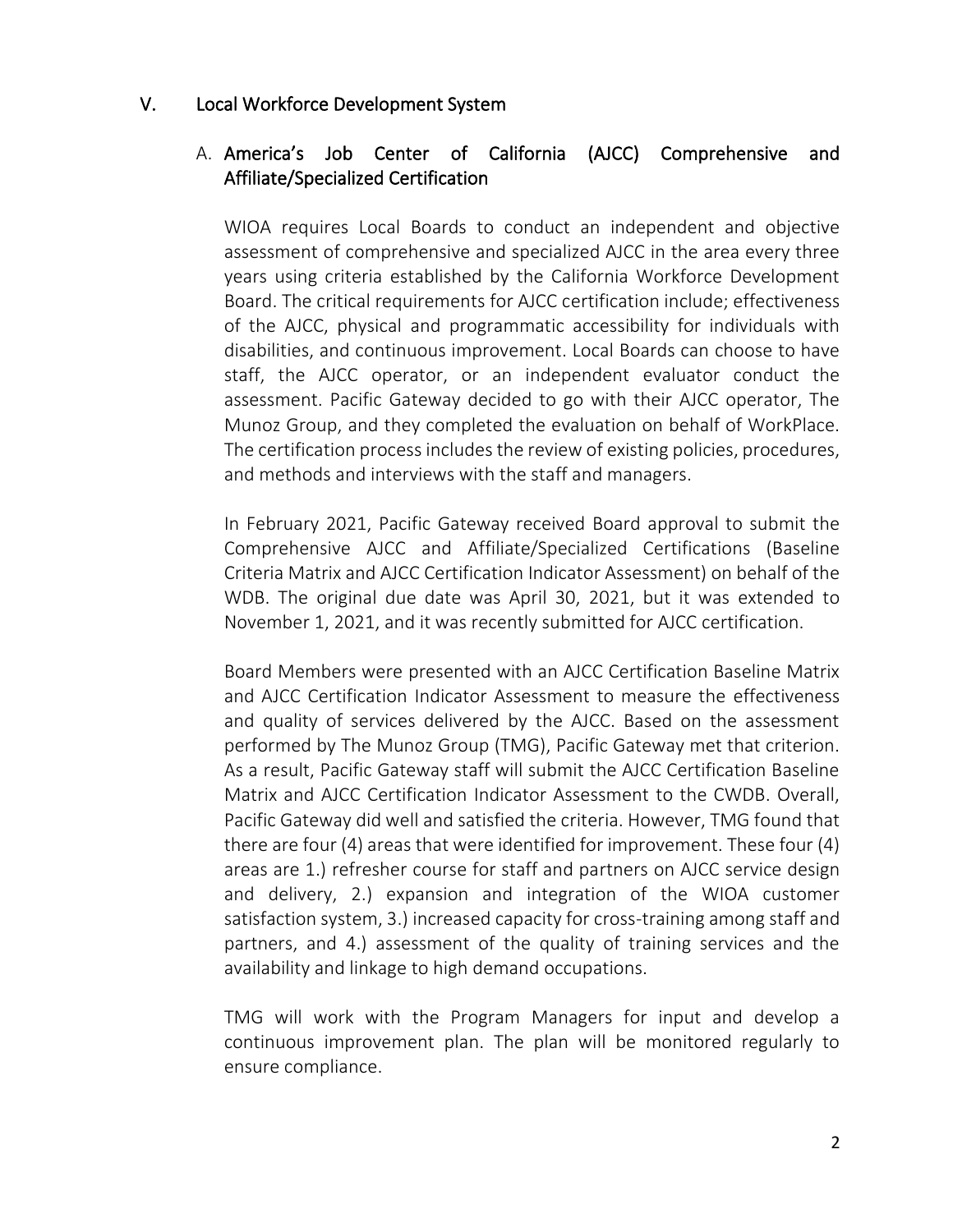#### Comments:

Alisa Munoz: On January 1, the AJCC certification will go into effect.

# B. Youth Workforce Funding

Governor Newsom's office has allocated \$150 million directly to Youth Workforce funding. The monies will be distributed amongst the 13 largest cities, and with Long Beach being the  $7<sup>th</sup>$  largest city is slated to receive \$6.5 million of the total allocated money.

The money is intended to support different activities, and it will serve Youth between the ages of 16-30. The funding of the programs supported are to be designed to 1.) create pathways for careers in public service, and 2.) climate change and exploration of projects in climate change. Locally, there has been a recommendation of how those funds should be invested and what the programs should look like (design).

#### Comments:

Nick Schultz: In last week's Council Meeting, the mayor called \$5 million to be invested in the Climate Action core which \$5 million is coming out of the \$6.5 million. The Mayor of Long Beach (Garcia) and the Mayor of Oakland (Schaaf) support the level of investment to the largest cities. We (LB) anticipate the support of both the Mayor and Council for this program. The most interesting thing besides the age range (up to 30) is that the program is nested with the California Volunteers. However, it seems like they cut and paste a lot of metrics and design around WIOA. So, it's natural for the City to invest in the administration of the program with Pacific Gateway. All will have to work hard across the City, various departments, non-profits, and CBO with placements; private sector is not eligible. It is important to familiarize with the City's climate action program. PG will try to tie experience with Youth and career pathways so when they exit, they will be ready to begin a world of work. Our relationships with PLA will be the next generation of green workforce (union paying jobs and benefits).

Adey Tesfaye: Are there any nonprofit within the City doing climate work?

Nick Schultz: There are a few. There is a coalition that we have been in contact with and there is climate-related work going on in different departments, ensuring that competencies that are obtained in the work experience component aligns with an entry into the trades. Therefore, if we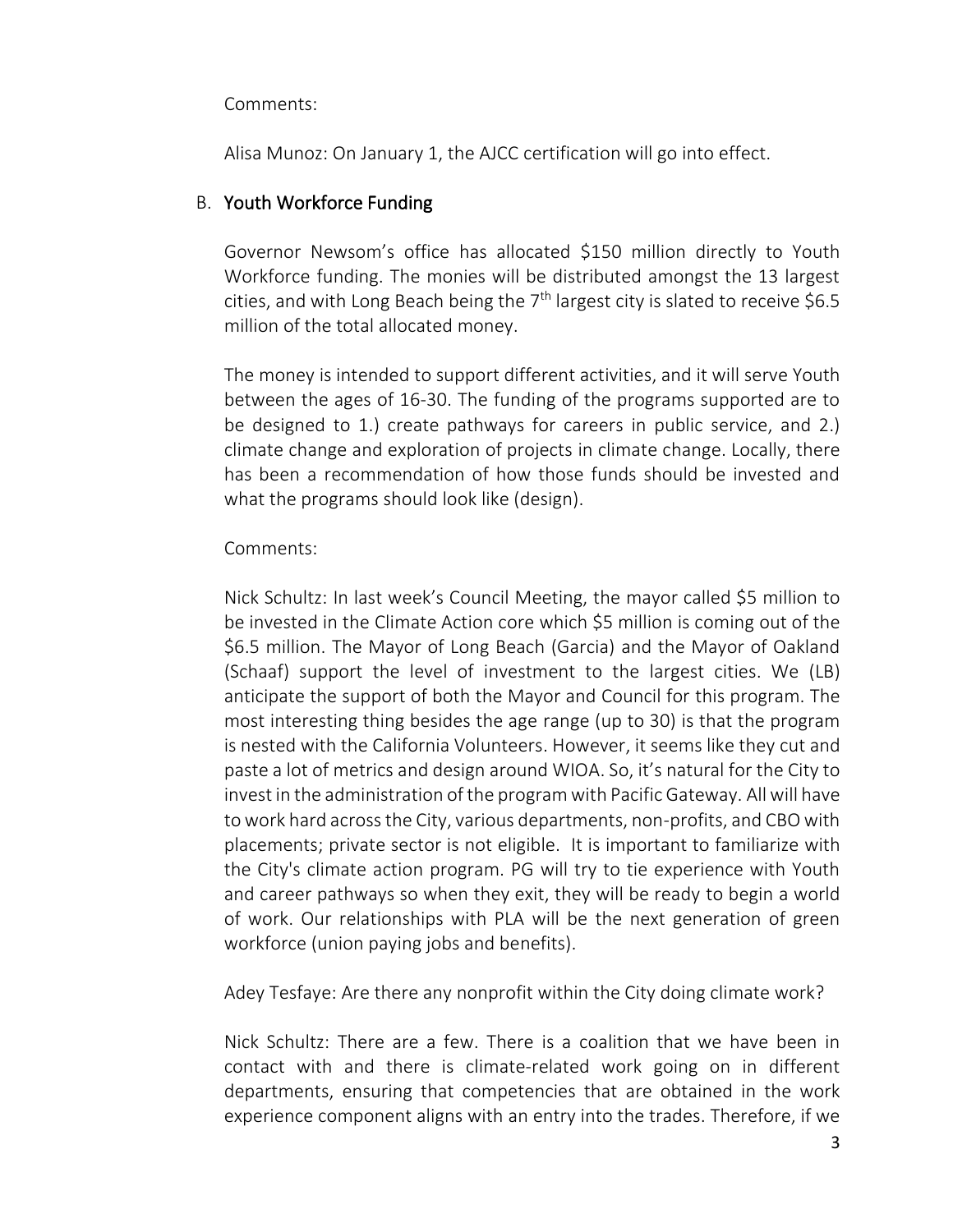can wrap the work pre-apprenticeship around this, we should sit down with our individual trades and have those discussions.

Eli Romero: We are excited about this new project. We are taking our current approach and how we can use this money to boast the program.

Xochitl Cobarruvias: Is it only specific for the youth?

Eli Romero: Yes, in terms of the design and approach.

Nick Schultz: That is a great question; I think we need the demographics of those workers. Even if we can cover everyone, we can look into gearing the program to older workers and Long Beach workers.

# VI. Industry Engagement

# A. Aerospace and Healthcare Industry Update

Pacific Gateway received the Worker Adjustment Retraining Notification (WARN) from SNUGTOP, which creates caps for pickup trucks- that the company would be relocating to Mexico after the parent company has taken the competition called Truck Accessories group. SNUGTOP decided, unbeknownst to most employees working in the facility, that they would be relocating to Mexico. Anytime there is an impact on workers, a WARN notification goes out to Pacific Gateway. There were 123 employees still onsite; most were residents of Long Beach, of which most were Spanish speaking. Company requested immediate Lay-off Aversion assistance in the form of a job fair.

Pacific Gateway staff went to SNUGTOP facilities to conduct a seminar on Unemployment Insurance benefits in English and Spanish to assist workers with any questions about the impact of the plant closure.

#### Comments:

Nick Schultz: Lucius spoke on some of the key benefits of the Trade Adjustment Act (TAA). It is life-changing money with access to unlimited educational benefits. The impacted workers can receive unemployment compensation for four years while on TAA. So, it can go to someone pursuing a high school diploma to completing a degree. Once training is completed TAA can pay someone to relocate to where is there a greater labor market demand. We did some quick math, and I think the multiplier between the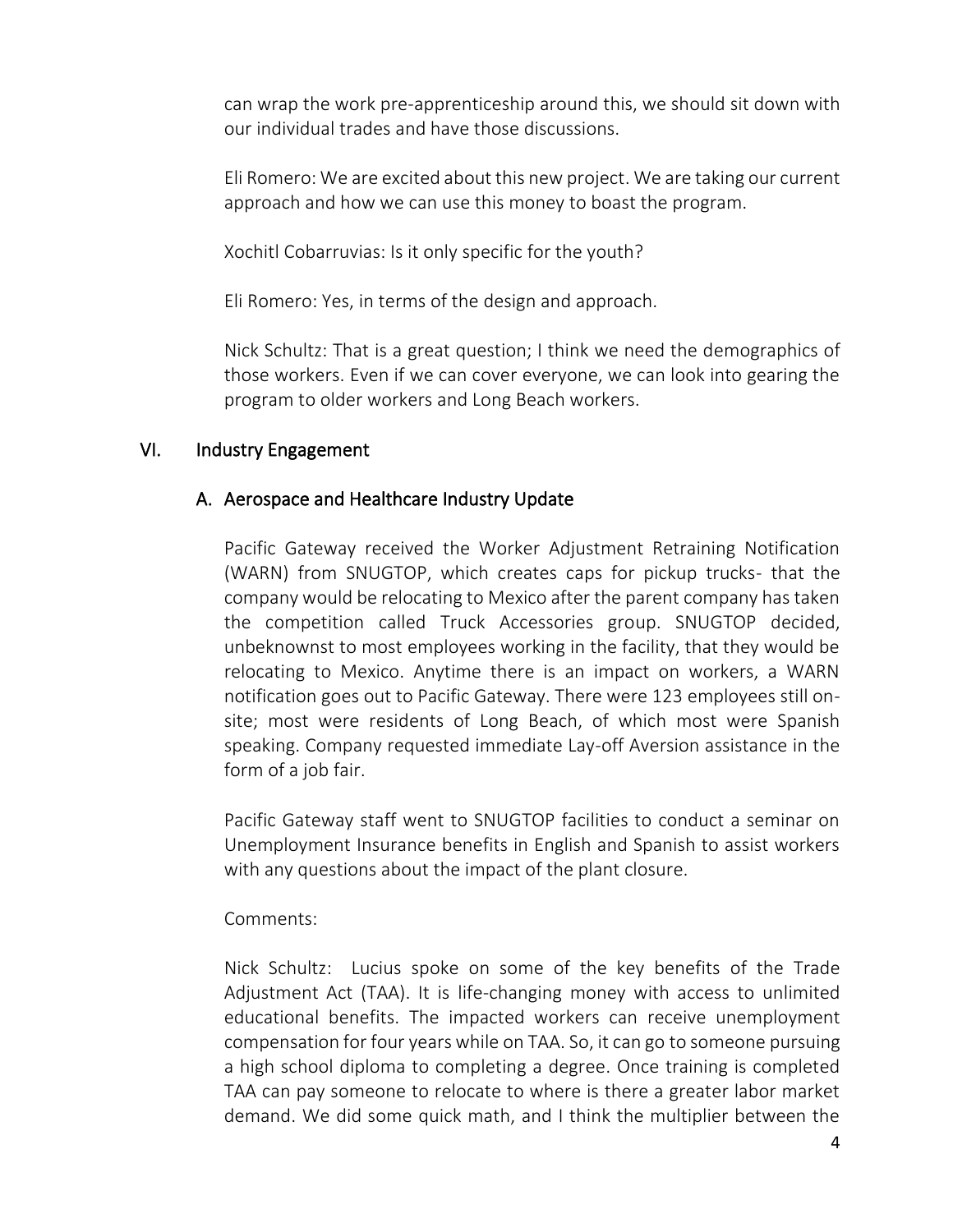regular benefit of being laid off versus the Trade Act and its reserve pool for those employees is nine times by filing that petition. So, it was a good catch by Lucius and the team, and it will mean the world to those folks who do not immediately transition to new opportunities.

Adey Tesfaye: Excellent, great information.

Lucius Martin: For them, you know, their kids are in schools with our kids here in Long Beach, and just a lot of uncertainty of the future. It is nice that we were able to let them know and show them that we are here for them.

Pacific Gateway also discussed that Long Beach Memorial Care reached out after the state-mandated the vaccination for all employees, or employees must have an official exemption approved by the state to be at a work site. The state deems employees as not eligible for unemployment insurance because this is not considered a layoff. The good news to report is from the initial hundreds that we were given notice, the numbers dwindled quite a lot when it came closer to the time to enact the mandate. Pacific Gateway will continue to work with Memorial Care as this is a new challenge that the workforce has not faced in the past.

Lucius Martin: It was hard to interact with folks that were nurses or physical therapists who were not interested or willing to walk away from their job. We have started seeing individuals in our office looking to get away from healthcare and transition into other sectors. Unfortunately, some of the challenges are that most other industries and employers also require vaccination, so it is going to be difficult for those folks.

Janet Kornblatt: Typically, hospitals require flu vaccines and other vaccines. You cannot work in a hospital without a vaccine; this is not new for hospitals, so I'm surprised.

Nick Schultz: It is something folks will need to grapple with. A lot of these people in their role as essential workers during COVID made it all the way through. They have now made a personal choice and it is against the policy but it is their choice to make. But now, in the healthcare setting or other settings, they may be out of a job, and all the generous benefits during the pandemic are no longer available. We are now going to need to serve people with none of the assistance and benefits they had in the pandemic. So, this will hit us dead-on in the coming months, and I imagine there will be a lot of upset people and a lot of anxiety around it, but we'll keep you updated. We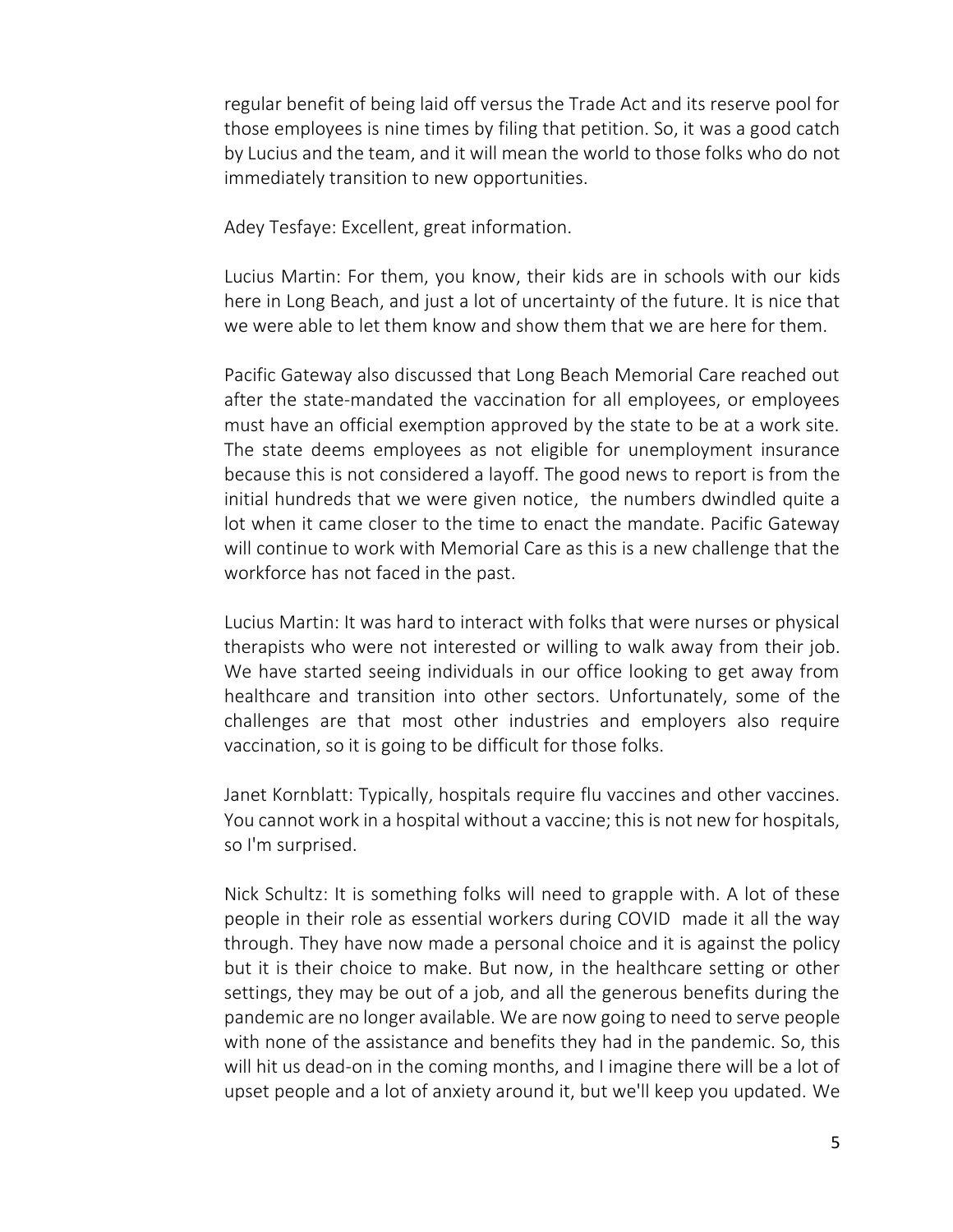will do our best to ensure that we have the proper resources to support everybody who comes through our door.

Dr. Kim Armstrong: The aerospace is right behind when it comes to this as well.

Comments from Board – inaudible (multiple cross talk)

Lucius Martin: The way Community Hospital handled it was exceptionally well. It could be a model for the rest of us and how the City will also deal with the shortage.

Kim Armstrong: I have a question about Community Hospital. Have they announced that they are closing most of their services again? Have they reached out yet? Or do you know if it is going to happen?

Nick Schultz: Yes, and yes. I do not have a date at this point. But we are in different daily conversations with them [Community Hospital]. So it seems to be determined, but there will be some effects.

#### VII. Career Services

# Adult Services – WorkPlace

# A. Strategies to Serve Jobseekers with Disabilities

The pandemic has created a unique impact on job seekers with disabilities. The ability of telework has made an impact in different ways. It is not a predictable impact. Some individuals have benefited from the effects of teleworking by more engaging in remote work and through technology. They no longer had to navigate barriers around challenges around transportation.

In contrast, other individuals are now more socially distant, are not having the benefits of a tactile experience, and have since become much more disconnected. Locally, in Long Beach, the unemployment rate for people with disabilities has increased, and 36% of people with disabilities were employed compared to 77% of the entire population. This date has created an opportunity for Pacific Gateway to examine how these individuals can be helped. Since training has become more inclusive, Pacific Gateway can design programs and services responsive to their unique needs. Pacific Gateway is bolstering partnerships with 16 existing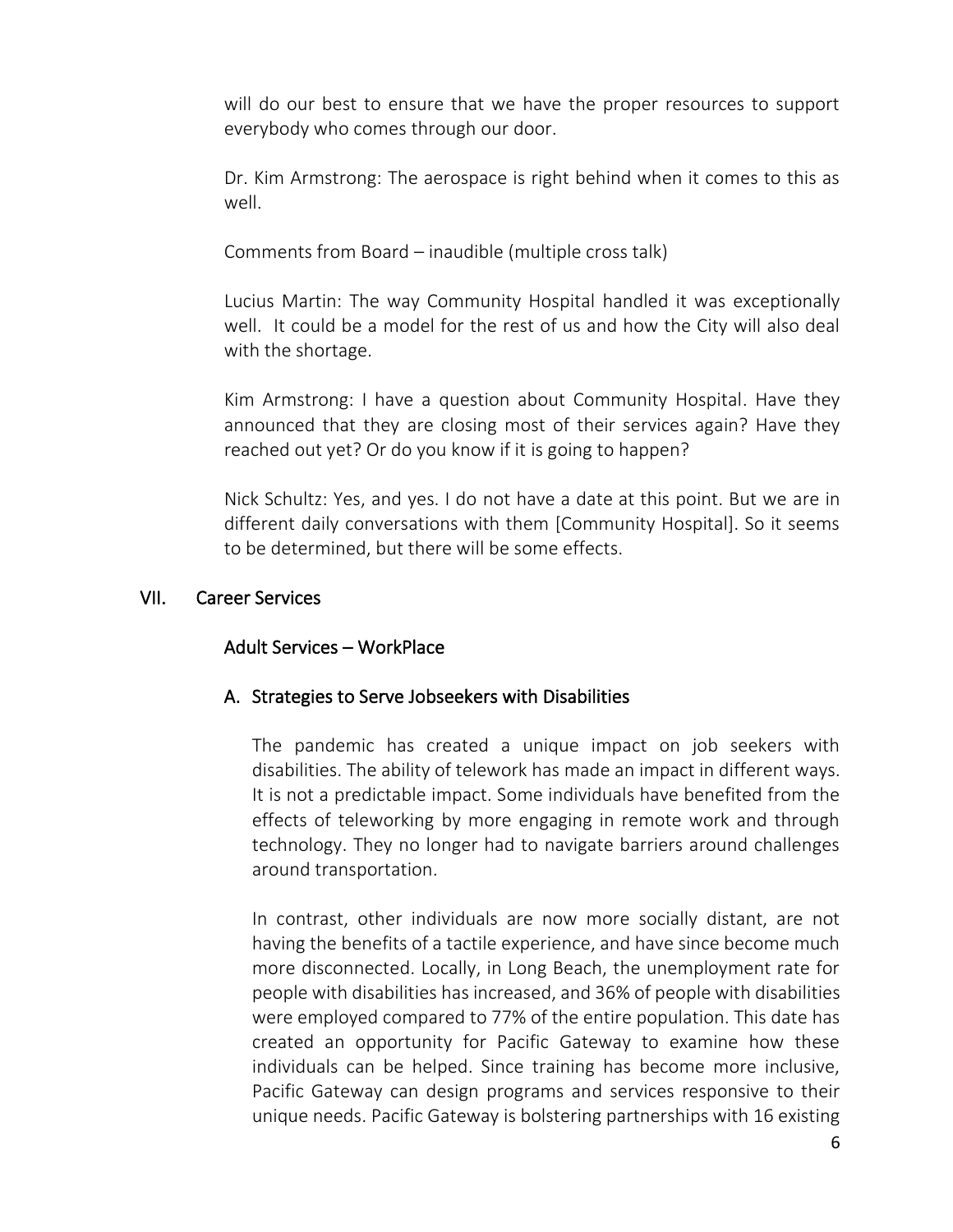organizations and partners such as colleges, Ability First, and colleagues at Goodwill. They have a legacy of doing great work in this area. Pacific Gateway wants to continue to focus on the path toward economic recovery while taking an inclusive approach. Pacific Gateway recently submitted a grant around the strategic investment of training resources for individuals with disabilities.

# Adult Services – Harbor Gateway WorkSource Center

# B. Future LB Center

Pacific Gateway provided an update that construction in the future Long Beach location is underway. The completion date is estimated to be March of 2022. This site has been strategically selected to be near West Long Beach and the Washington neighborhood, home to individuals most chronically unemployed or historically underserved and benefit the most. The space will have several conference rooms, computer labs, and meeting spaces that will be open to the CBO partners, and the area's design is incredibly inclusive. Pacific Gateway has met with young people and created focus groups, which have given input around the creation of the space to select colors and other items. Regarding the programming approach, during the conversations with young individuals, they focus on themselves and their generation, but future generations as well (15-20 years from now).

Comments:

Kim Armstrong: Can we have a tour of the space in the near future?

Eli Romero: Yes, we can look into that.

Larry Rice: Are we taking over the whole building?

Eli Romero: No, we are taking over the middle space, prior optical and Dr office (corner) tenants. Any other questions regarding Future LB or serving individuals with disabilities?

All: No

# Youth Services – Long Beach

C. The Long Beach Youth Festival 2021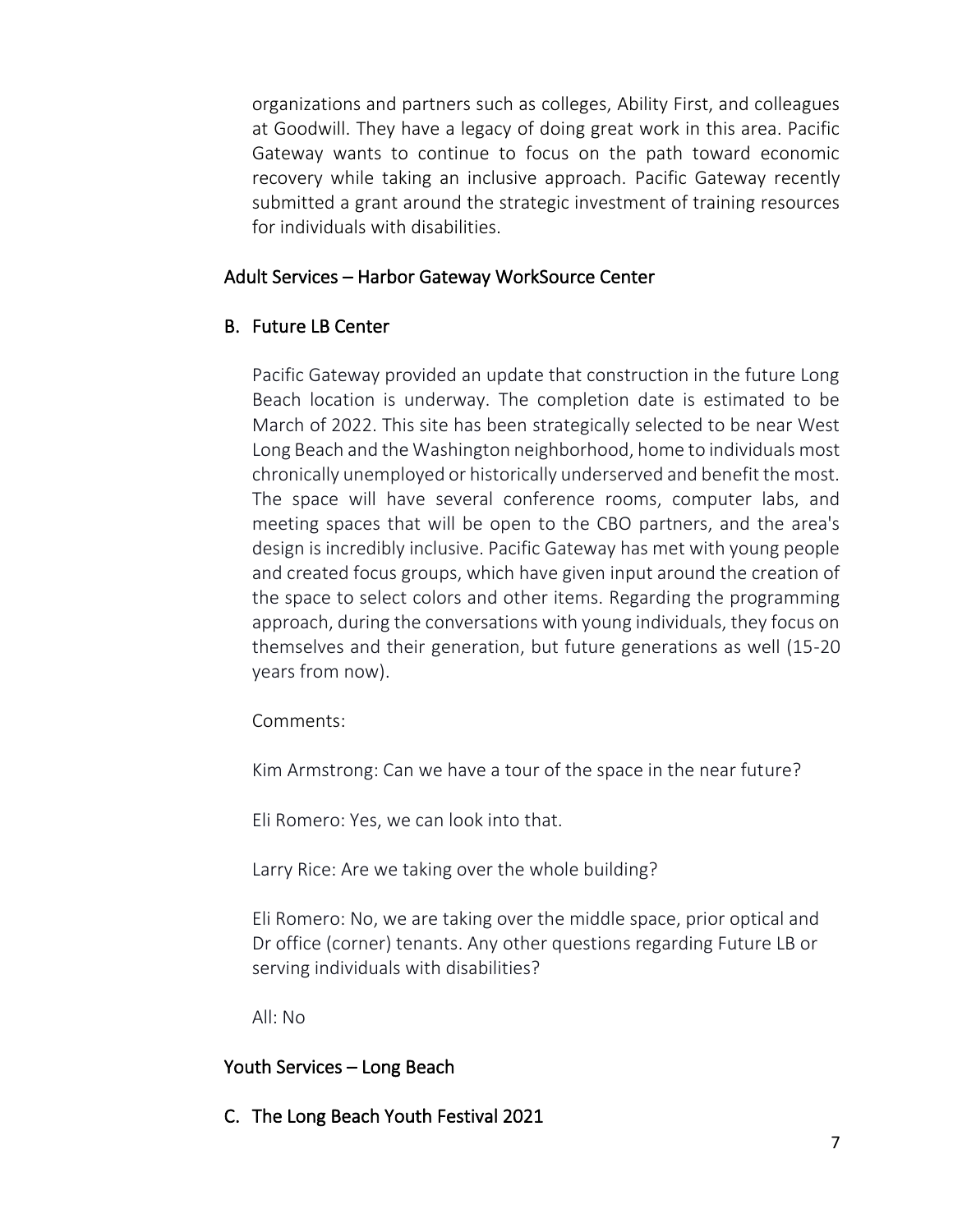The Long Beach Youth Festival took place on September 25th. The event was coordinated in partnership with various departments, including the City's new Office of Youth Development, The Health and Human Services, Public Libraries, Parks and Rec, and Marine. It was a visual representation of the various strategic partnerships of all the City departments that participated and the work that will continue to happen under our recovery programs. The event included breakout sessions, topics on career planning, financial literacy, and legal rights, as well as the resources and performances by local artists. Overall, there were around 250 individuals, which included 50 individuals that were either planning the event or performing. The event brought a sense of camaraderie and respect to the young people attending, and they felt valued and respected, which was the goal behind the event.

Comments:

Kim Armstrong: Was Youth Leadership Long Beach involved?

Eli Romero: Yes.

Kim Armstrong: Have you all thought about using some youth to create a music video to capture the spirit of the day?

Eli Romero: I do not think we will do it directly. We will do it through one of our partner nonprofits with outstanding production. The event was born from the strategic planning process for emerging adults. It was also out of the Commission for Families over our parks and rec to post and coordinate the event annually. Also, Julia and I sat on the Youth Services Network and presented the event to the group. We are coming out of a few years of nearly social disconnection and isolation. So, this was a way for that group to present themselves. It was very partner-driven partner heavy, and we had several different agencies there. So, if you could think of any nonprofit organization in Long Beach, it's likely that they were there representing.

Adey Tesfaye: You know, I do not know the rules and regulations for this, but there are a lot of financial institutions. And I'll speak for one because I work for one that would want to donate money towards this use. They are not selling products or anything, they just want to help. I do not know how that partnership can be developed. If strict regulations are saying no, they cannot get involved. I understand that. There are tremendous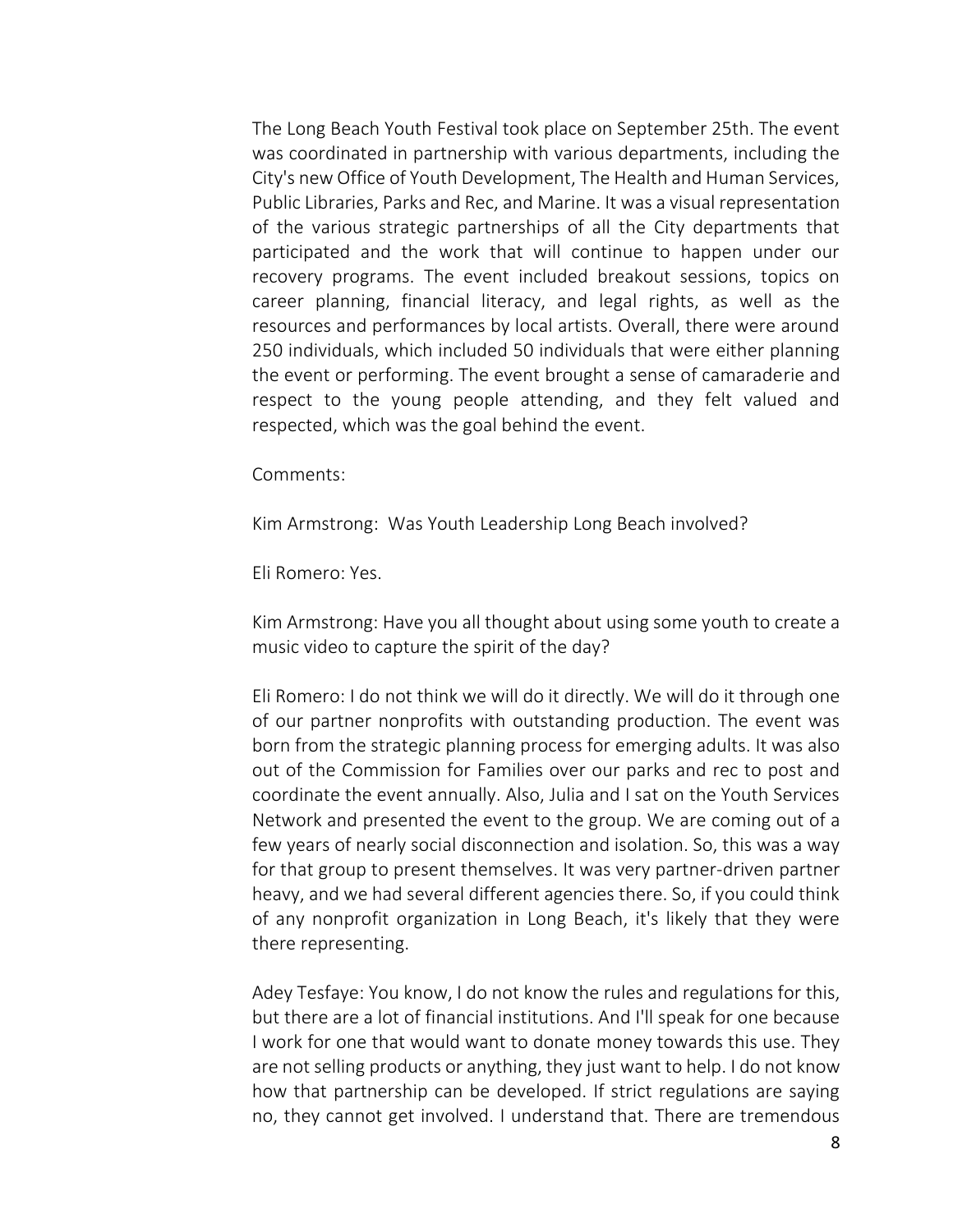opportunities to get some grant money that goes to the youth, their involvement, or a nonprofit.

Eli Romero: No, thank you for bringing that up. We did have a financial institution that presented, but I forget the name of the institution. In terms of donations, yes, please.

Adey Tesfaye: The money is sitting there, and I know a lot of financial institutions have access to this.

Eli Romero: Yes, we will connect with you and further discuss. But I am happy to share that we already have a date for 2022. And if I recall correctly, that is September 17, 2022. We have been speaking to partners and have two organizations that have so far stressed commitment and will likely support the event next year. One of them is Kaiser Permanente, donating to support this event. I haven't had the chance to share this yet, but the Port of Long Beach (POLB) will help with \$5-6K.

# Youth Services – Harbor YouthSource Center

# D. Los Angeles Unified School District (LAUSD) Partnership

Pacific Gateway provided a general overview of its ongoing relationship with LAUSD. Since 2016, Pacific Gateway has partnered with the city of Los Angeles to integrate academic and Workforce Services at the heartland Resource Center. It's a structure with pupil services personnel or masters in social work positions co-located at the center where they provide wraparound or connect youth wraparound services such as housing, counseling, food access, and credit recovery. This partnership is a model that LA City is proud to have. This work also elevates the work performance partnership pilot, a collaboration of different organizations across the Harbor region. An announcement is that a new school district representative is now co-located in the center.

# Comments:

Peter Santillan: Do you have a similar program with the Long Beach Unified School District?

Eli Romero: We do not and do not know why this approach has not been replicated here. It has been in existence for quite a while. There are different investments that are designed to prevent student disengagement or address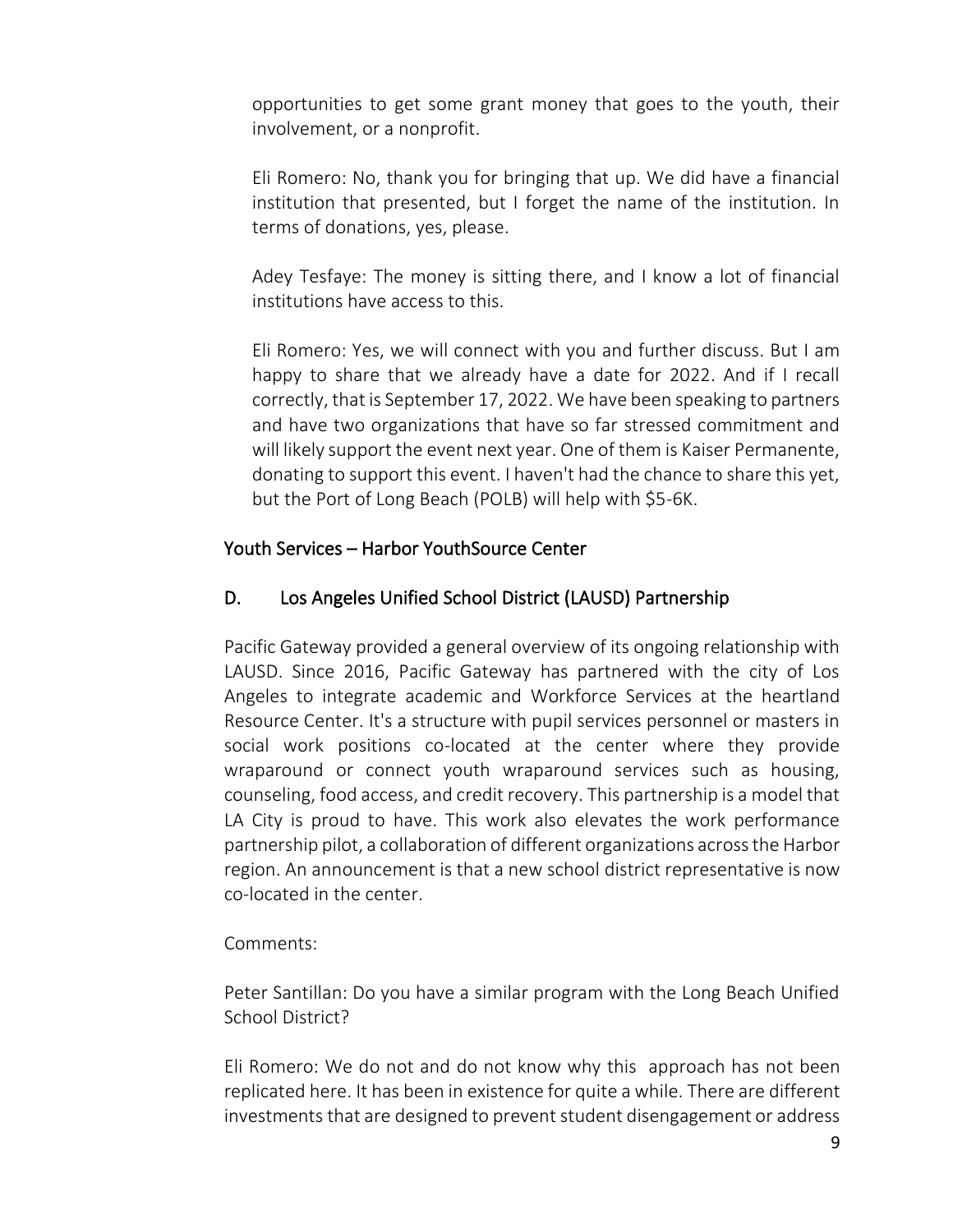chronic absenteeism. I know that we, as an organization, have robust partnerships with schools like Learn 4 Life and other continuation schools to replicate what LA has done. Those schools serve as credit recovery houses for young folks and those that don't necessarily thrive in a traditional setting. That approach will be the foundation for a proposal we are submitting to the Hilton Foundation in partnership with those schools I mentioned. We will identify the people before engaging in an academic setting and immerse them in some pre-vocational training services. We are going to supplement that and bring it with educational recovery services and put them on a pathway towards some high growth in emerging careers in the area. The services and training investments will connect young people to the aerospace industry.

Nick Schultz: JP has worked diligently over the past few years with the NTPs to ensure that we are working with populations that need help. Pacific Gateway has been able to work and interact with the Long Beach Unified School District this current school year on credit recovery and work experience opportunities.

Eli Romero: There have been some changes in the school district, and I know we must maintain that the relationship is vital. As strong as it is, we have recently been informed that the former Beach High School sites are a prospect to become the Reef campus.

#### VIII. Grants Updates

Eli Romero provided an update on all grants (see reports provided).

Board Members were asked to refer to their packet for all updates on grants.

#### IX. Leadership Reports

#### Dr. Kim Armstrong - Board Chair

Updated the staff on the Meeting of the Minds Conference held in Monterey.

Discussed the planning of the Board Retreat.

Shared that all 2022 Board Meetings are on the calendar.

Shared the wonderful news that our former Board Administrator, Utilia Guzman, is expecting a daughter this spring.